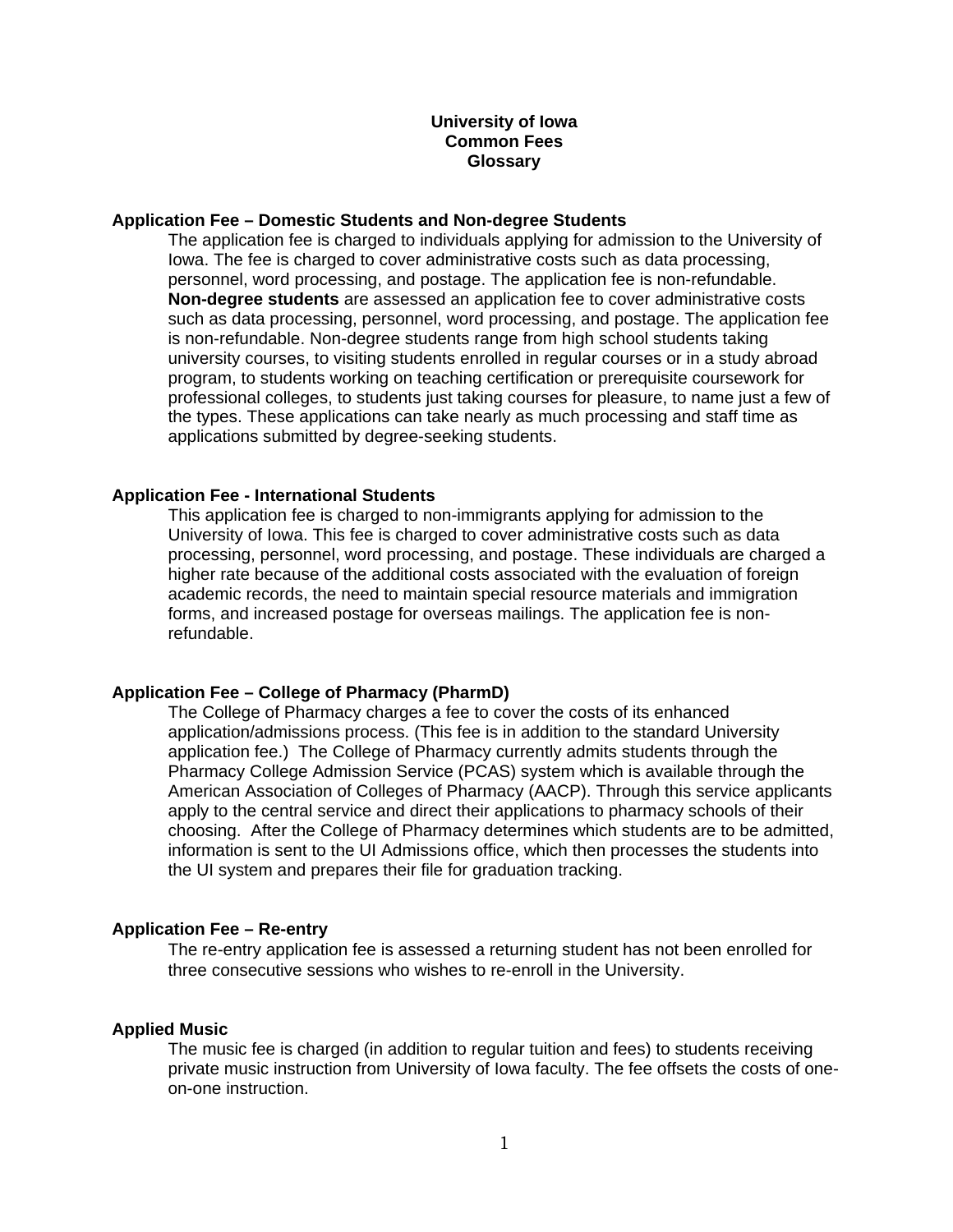#### **Billing Fees – Deferred Payment**

 This administrative charge is assessed to those students who do not pay their *full*  tuition, room and board charges in August for fall semester and January for spring semester. This permits students to spread payment over three installments. The fee helps defray the extra data processing involved in carrying and billing the charges over a longer period of time, as well as the extra personnel required in the Treasurer's Office to handle the traffic involved with three tuition payments per semester instead of one.

## **Continuing Education**

Listed are the tuition rates for students enrolled in continuing education/extension courses or programs offered by the University. The rates are on a per credit hour basis. *(See also University – Program Specific fees for college-specific extension course fees/tuition or off-campus fees/tuition charges.)* 

## **Departmental Exam for Credit Fee**

 This fee covers the expenses of creating or purchasing, administering, and scoring special examinations to determine whether students may receive test-out credit for a course in which they are not formally enrolled.

## **Diploma Replacement**

This fee is charged to individuals who have requested a replacement diploma. The charge covers the cost of printing the diploma, personnel to process the order, postage, and other administrative costs.

#### **Employer Reimbursement Deferred Billing Fee**

This fee is assessed to those students who have demonstrated a valid employer reimbursement contract and who desire the deferment of designated approved tuition and fees. The designated approved tuition and fees will be due and payable 30 days after the presentation of grades to students. In providing this option students who have a valid agreement with their employers can avoid registration holds or other unnecessary financial burdens.

#### **Fax Fee (for sending official documents)**

A fax fee is charged for sending official documents, such as transcripts, certifications, and statement of account, using electronic facsimile technology. The fee covers the phone charges and personnel costs associated with preparing and sending the document.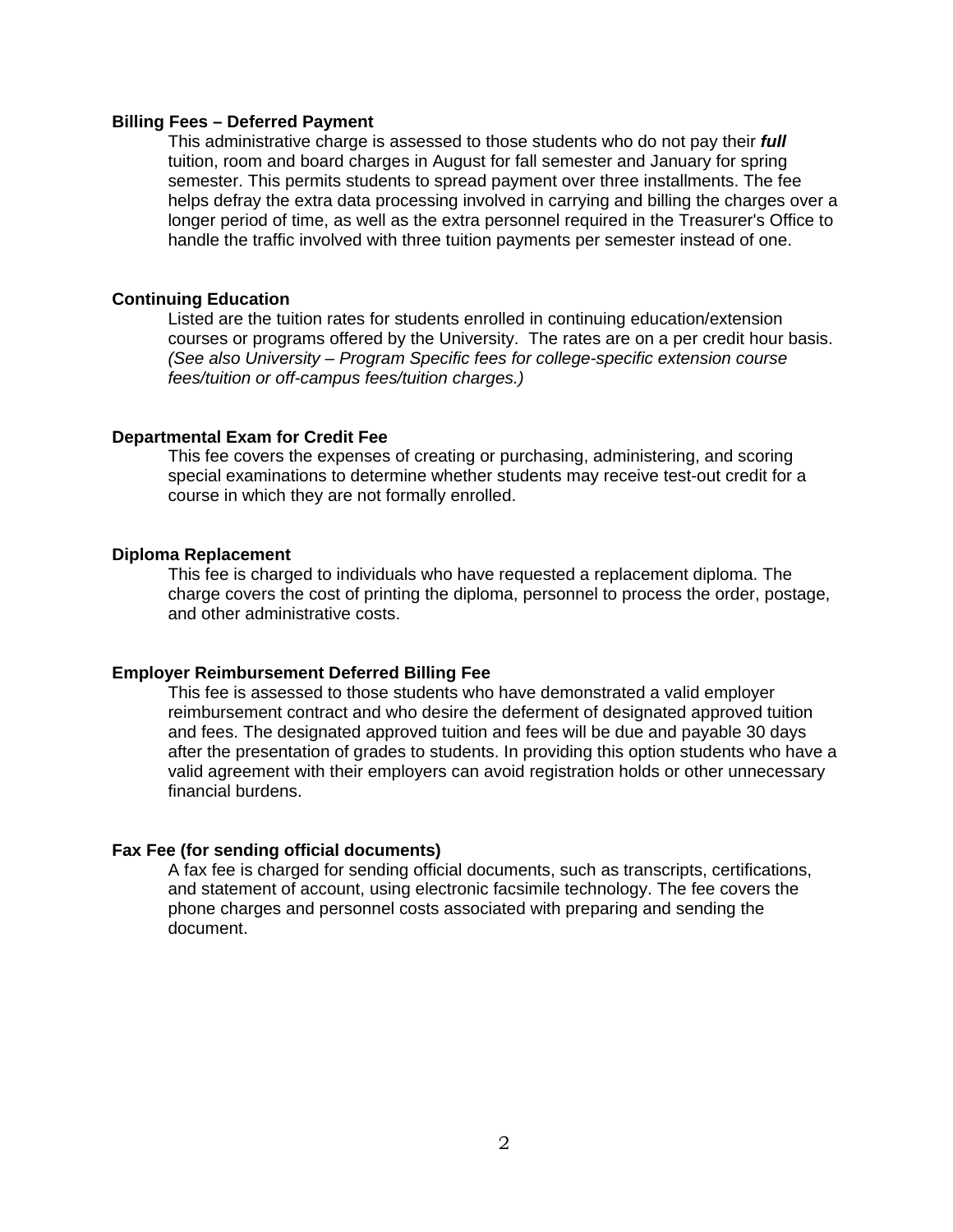## **Graduate College Fees**

 Masters Thesis Fee - This nonrefundable fee is charged to any student who submits a Masters degree thesis to the Graduate College. This fee helps defray costs associated with providing part-time support for the thesis office, electronic thesis administration, and other administrative costs.

 Masters Thesis Publication Fee – All Masters thesis candidates are assessed a fee for the microfilming and archiving of the thesis. This fee is in addition to the thesis fee.

PhD, DMA Thesis Fee – All PhD and Doctor of Musical Arts candidates are assessed a fee to cover microfilming of the thesis, web access and distribution, archiving, and publication in Dissertation Abstracts International.

#### **Graduation and Degree Application Fee**

The graduation and degree application fee is assessed to students when they submit an application for graduation. The fee partially covers the cost of such items as diplomas, diploma covers, data processing, personnel, the commencement program booklet, and other administrative costs. There is also a late fee for applying for degree after the deadline. These fees are non-refundable.

## **ID Card Replacement Fee**

All students receive their first student identification card free of charge. Those cardholders who have lost or misplaced their identification card are assessed a fee to cover the cost of replacement.

#### **Lakeside Labs**

Tuition rates for the students enrolled in extension/continuing education courses offered by the University at the Iowa Lakeside Laboratory campus.

## **Late Payment of Fees and Charges (formerly reinstatement fee)**

Restrictions are placed on a student's registration and charging ability when the minimum payment is not made by the due date. The reinstatement fee is assessed to lift the restrictions.

## **New Student Program/Matriculation Fee**

The Matriculation Fee (formerly called Orientation Fee) pays for programming expenses for orienting new freshmen and new transfer students and their parents to the University, and for enrolling them in their classes. Orientation programs are organized by the Orientation Office within Admissions with major contributions from Academic Advising (formal programs for students and parents plus individual advising), Evaluation and Examination Services (placement exams for mathematics, foreign language, and chemistry), the Office of International Students and Scholars (specialized transition services to new international students) and Student Financial Aid (aid advising and financial management).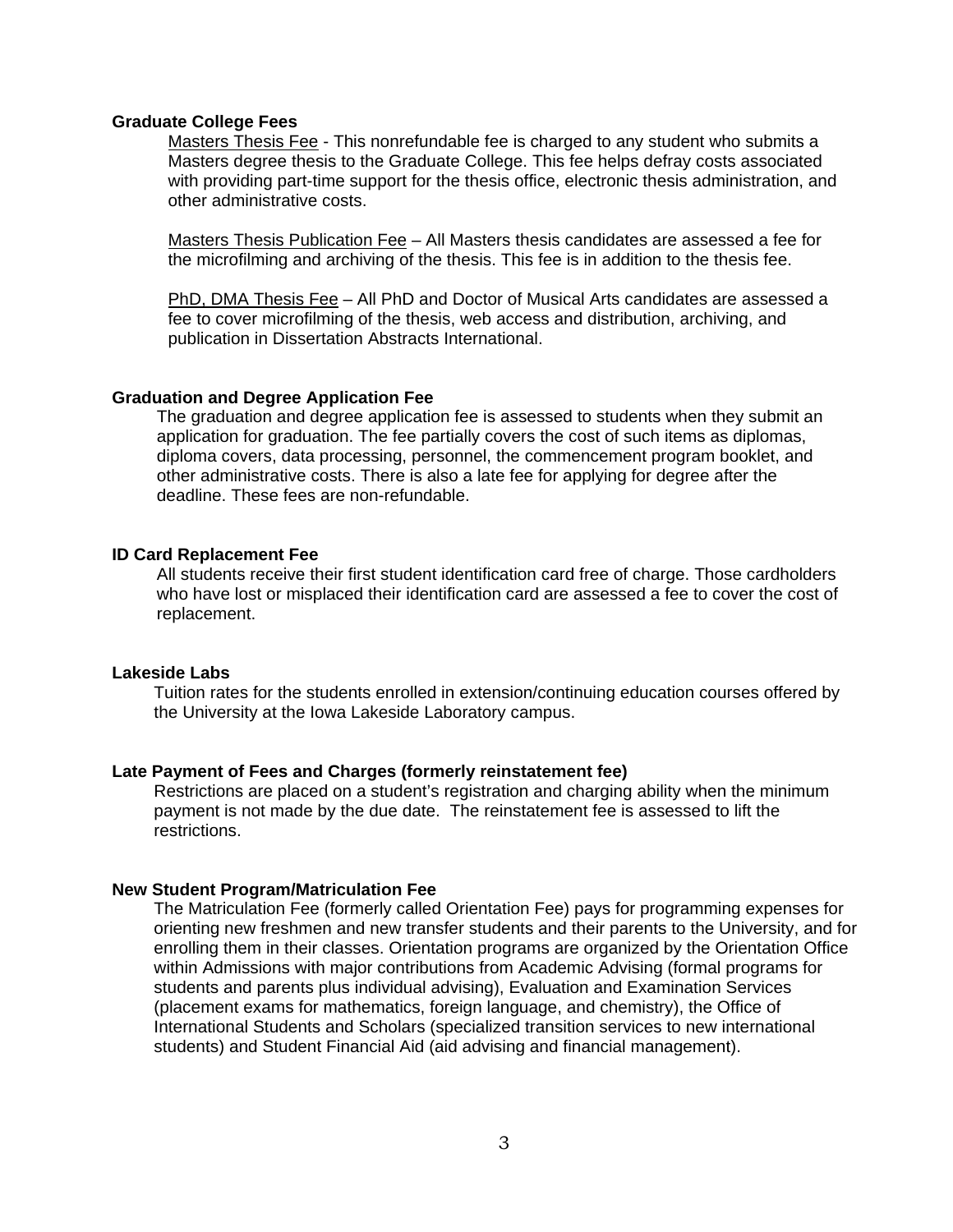## **New Student Programs/Matriculation Fee for Undergraduate International Student Orientation (additional program)**

The Office of International Student and Scholars (OISS) provides an extensive orientation program for all new international students, undergraduate, graduate, and professional. This program addresses the unique legal and cross-cultural issues encountered by international students. The program takes place prior to the standard undergraduate orientation and academic advising program which is required of all new undergraduates (including international undergraduates) and is designed to supplement that program. The fee allows OISS to continue to provide the necessary transition services to help new international students, both graduate and undergraduate, to be successful at the University. The fee is charged to all new undergraduate degree-seeking students in F or J immigration status.

### **Refund Schedule**

 The tuition assessment for regular full semester courses is set at the end of the second week of the semester. The number of credits for which a student is enrolled at the end of the second week determines the tuition assessment. Students adding additional credits after that date have the appropriate additional tuition assessed. This policy affects students who are enrolled in at least one course and does not affect the policies approved for students withdrawing from the University.

Refund Schedule – Withdrawal of Entire Registration

| Before the first day of class | 100%  |
|-------------------------------|-------|
| <b>First Week</b>             | 90%   |
| Second Week                   | 75%   |
| <b>Third Week</b>             | 50%   |
| <b>Fourth Week</b>            | 25%   |
| <b>After Fourth Week</b>      | $0\%$ |
|                               |       |

| Refund Schedule for Reduced Load (reduction of hours) |       |
|-------------------------------------------------------|-------|
| Drop course within first two weeks                    | 100%  |
| Drop course after second week                         | $0\%$ |

## **Registration, Change of**

 Students may process course drops or adds through the fifth day of classes at no charge. Beginning the sixth day of class, a fee is charged for each form processed to partially cover the processing costs. This fee also encourages students to process course changes early in the term so other students may utilize course spaces.

### **Registration, Late**

This fee is assessed to students who do not register for classes before the first day of class. This fee is an administrative charge to encourage students to register for classes in a timely manner so as to provide enrollment management data to administrative areas who can make decisions on how to best utilize university resources.

| Day $1-5$     | \$30  |
|---------------|-------|
| Day $6-10$    | \$60  |
| Day 11 onward | \$100 |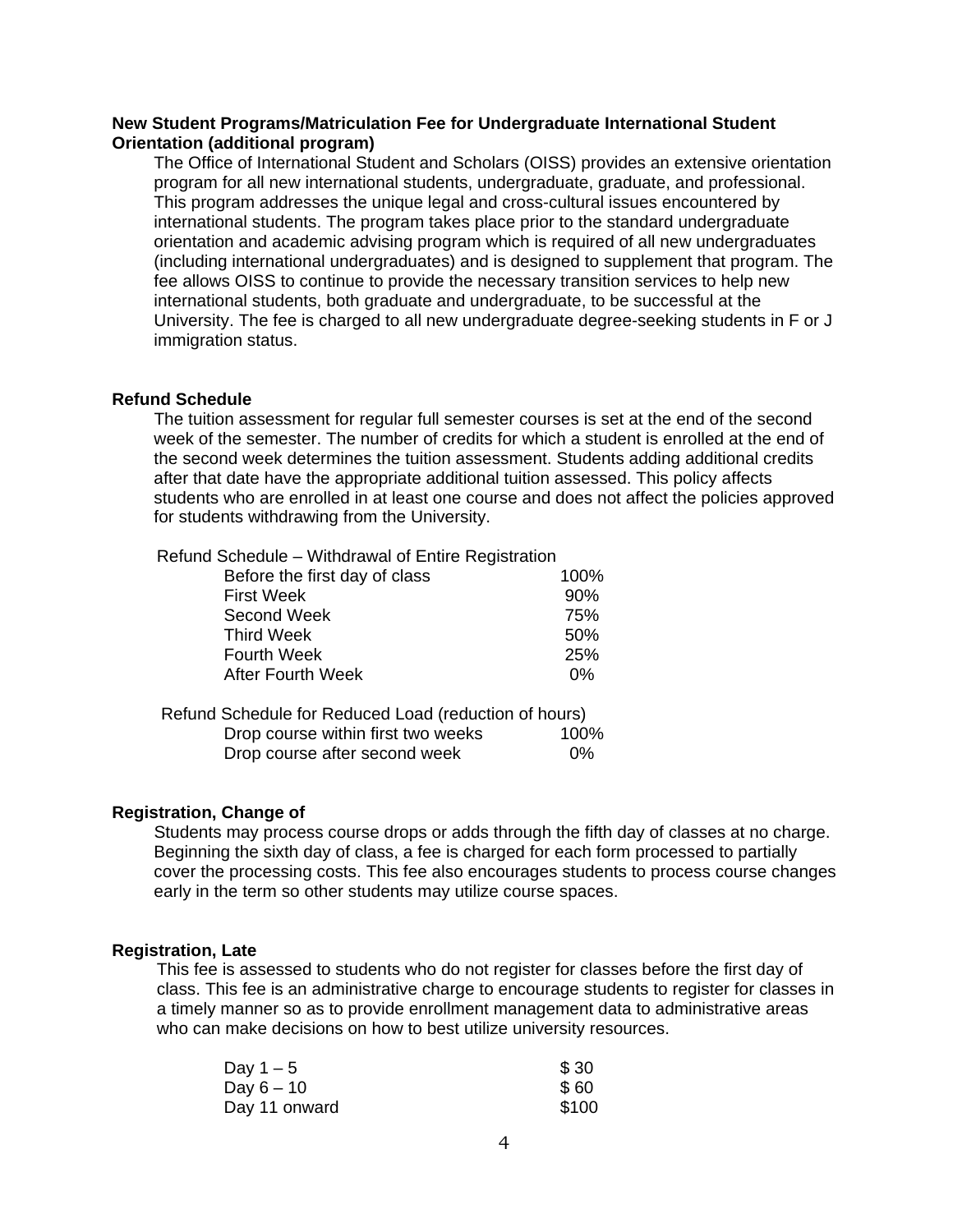## **Reissue Check Charge**

This fee is assessed to those individuals who request the issuance of a duplicate check. This charge helps defray the personnel time involved in researching the check, the cost of printing a new check, as well as the bank costs.

## **Returned Check / Debit Fee**

 This fee is a surcharge against the maker of a dishonored check or against the person who authorizes a direct debit to an account with insufficient funds or an account that has been closed.

## **Transcript Fee**

This fee is charged to anyone ordering an official transcript. The fee covers data processing, forms, mailing, and personnel costs. An additional handling fee may be charged for special order transcript services (*e.g.,* early transcript or partial transcript).

Updated: October 3, 2012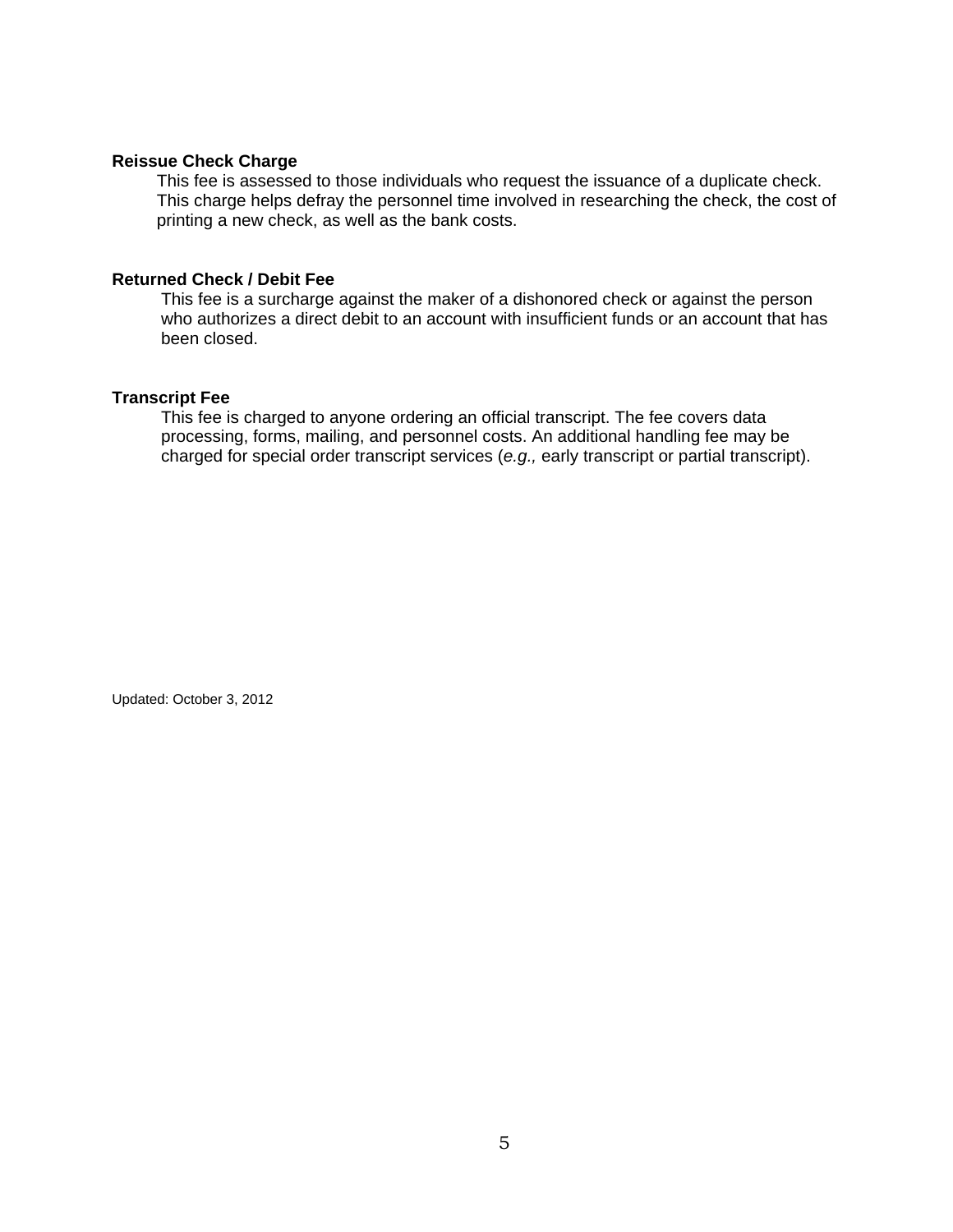## **University of Iowa University – Program Specific Fees Glossary**

## **Admission/Tuition Deposit**

Some colleges/programs require applicants who are accepted into the program to submit a deposit to ensure that only students who are genuinely interested in enrolling at Iowa accept the offer of admission. At Iowa, the Dentistry, Physical Therapy, Law, MBA, Medicine, and Physician Assistant programs currently have an admission/tuition deposit.

## **Background Check (students involved in patient care)**

This fee is charged to conduct criminal background checks for all students involved in patient care. These students must undergo a criminal background check prior to beginning clinical rotations.

## **CLEP Score Report**

A UI student may request that a copy of their CLEP score report be mailed to another institution. This fee covers the cost of processing the request.

## **Tippie College of Business**

• Executive MBA program. The tuition listed for the Executive MBA program is 2-year total charge.

Extension Courses (per hour). Listed are the tuition rates for students enrolled in extension/continuing education courses or programs offered by the Tippie College of Business (MBA-PM and CIMBA). The rates are on a per credit hour basis.

## **College of Dentistry**

A.S.D.A. Dues (DDS)

This fee represents the dues to belong to the American Dental Education Association. It is merely a pass through from the national group to the students.

- Certificate Programs The College of Dentistry charges a certificate fee to those students enrolled in the listed specialized programs.
- Instrument Management System Fee (DDS and graduate students) This fee covers the management, sterilization and replacement of dental equipment used in the treatment of patients.
- Laboratory Supplies Fee ( $1<sup>st</sup>$  and  $2<sup>nd</sup>$  year DDS students) This fee covers supplies (teeth, burs, etc.) used in the simulation clinic during the first 2 years of dental school. The simulation clinic utilizes mannequins to simulate patient experiences. The students develop the technical skills in this environment before moving on to actual patient care.
- Professional Liability Insurance  $(4<sup>th</sup>$  year DDS students) This fee covers for malpractice while they serve their extramural rotations outside of the college.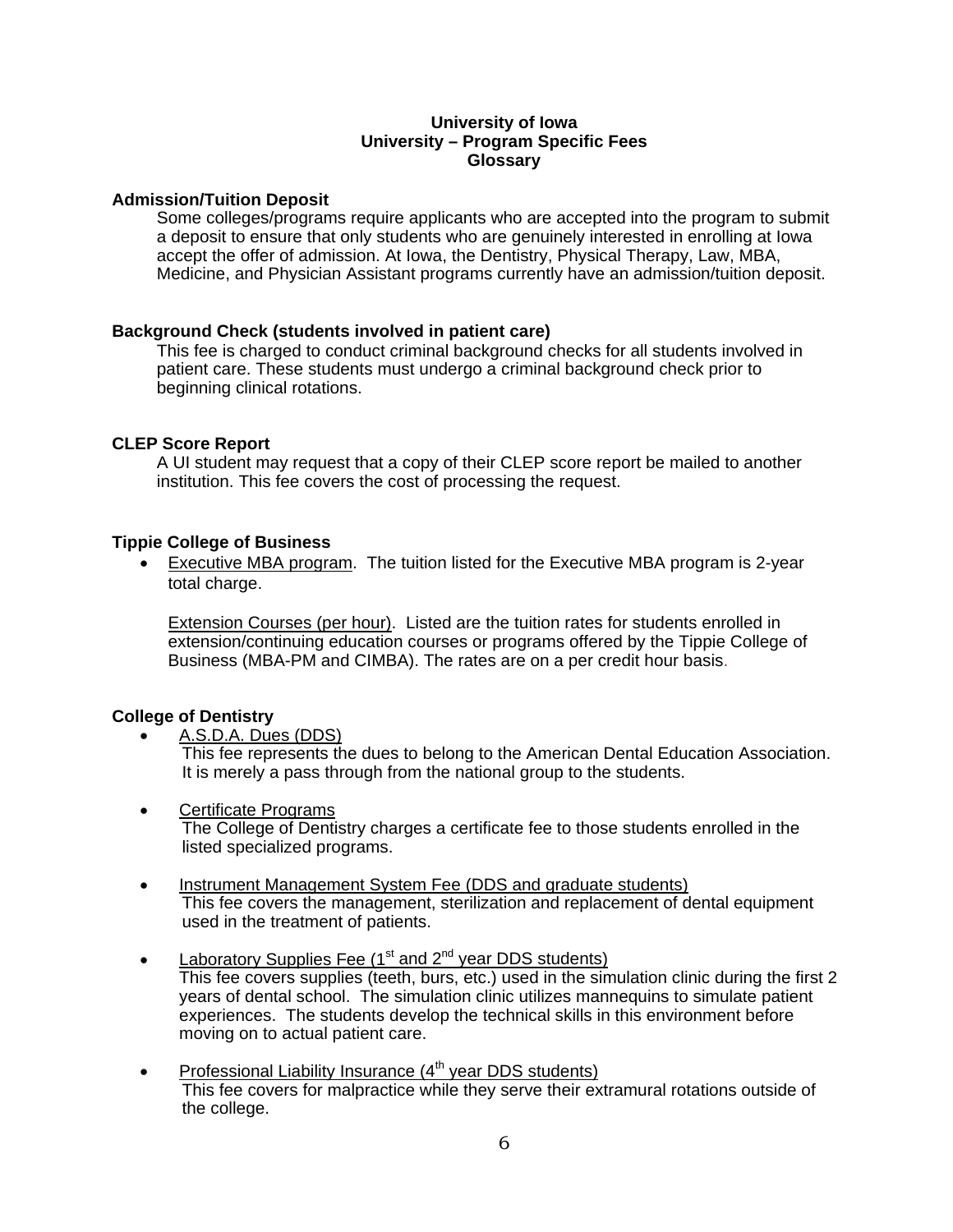# **College of Education**

- e-Portfolio (per selected course) a fee utilized to assist students in the College of Education to develop their "e-portfolio," a web-based system designed to meet mandated standards and performance assessment requirements. It combines the integration of technologies, academic coursework, field experience, and a skills-based hiring tool for professional advancement.
- R\*E\*A\*C\*H The University of Iowa R·E·A·C·H (Realizing Educational and Career Hopes) program is a unique two-year certificate program for young adults with multiple learning and cognitive disabilities. The R·E·A·C·H Program combines academic instruction, career experiences, community involvement, and residential life to create a dynamic collegiate experience. Through the R·E·A·C·H Program, students are empowered and provided with the skills necessary to become independent, productive, and fully participating adults living and working in the community. R·E·A·C·H Program fees include a processing fee to evaluate candidates for this program and an acceptance for those students who are accepted into the program who wish to evidence their intent to actually enroll in the program. A portion of the acceptance fee is used to offset a portion of the first semester's program costs.

# **Carver College of Medicine**

 Listed is the tuition rate for students enrolled in the extension course offered by the College – Medical Physiology Online. The rate is on a per credit hour basis.

# **College of Nursing**

- The Nurse Practitioner Lab Fee is assessed to students enrolled in a College of Nursing Graduate Program to cover the costs associated with providing hands on clinical practice in the areas of Pelvic Exam Models and Clinical Skills Workshops.
- The Student Liability Insurance Fee is a fee designed to provide nursing students with the *required* personal liability insurance at a much lower rate than rates available to students individually.
- National Student Nurse Association (NSNA) dues are assessed to nursing students to gain membership to the NSNA, a national organization that mentors the professional development of future registered nurses and facilitates their entrance into the profession by providing educational resources, leadership opportunities, and career guidance. Students may opt of this fee.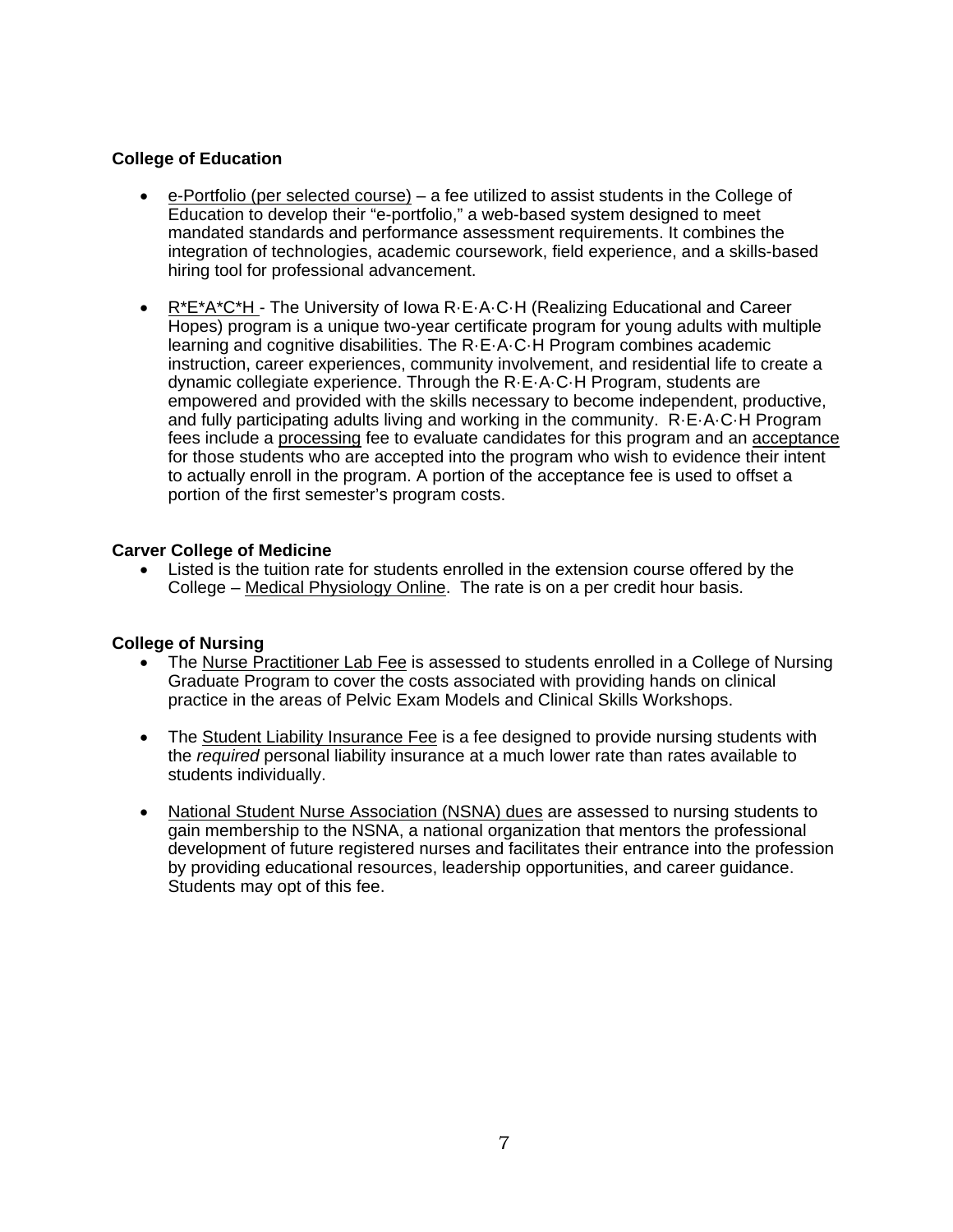# **College of Public Health**

- Dual Degree Fee for DVM/MPH students
	- Since 2003, the University of Iowa College of Public Health (CPH) has offered a combined Doctor of Veterinary Medicine/Master of Public Health (DVM/MPH) degree program in collaboration with Iowa State University (ISU). UI Master of Public Health students who are not in combined programs are assessed a tuition supplement of \$6000. Since the DVM/MPH combined students do not pay a tuition supplement when they are enrolled at ISU, they are only being assessed half of the total tuition supplement (\$3000) for the UI summer sessions. However, as MPH students, they derive the same benefits from the tuition supplement funds as students who pay the full amount.

To assure student equity and to recover funding essential to the mission of the MPH program, students in the combined DVM/MPH program are assessed a flat fee of \$3000 to make up the difference between the actual tuition supplement collected (\$3000) and total tuition supplement other students pay (\$6000). A portion of this fee will be assessed each semester a student enrolls at UI and is not paying UI tuition. Since students generally take six 3 credit hour courses in this manner, a flat fee of \$500 for each semester the student takes a 3 credit hour course at UI when also enrolled at ISU (\$500 X 6=\$3000) is assessed.

Dual Degree Fee for MPH/All Others

The University of Iowa College of Public Health Master of Public Health (MPH) program offers combined degrees with the UI Colleges of Law, Pharmacy, Medicine, and Nursing. MPH students who are not in combined programs are assessed a tuition supplement of approximately \$6,000 over the course of their studies. Law, Pharmacy, Medicine and Nursing combined students do not pay the MPH tuition supplement since they are assessed tuition for their respective primary degree. However, as MPH students, they derive the same benefits from the tuition supplement funds as noncombined MPH students. To assure student equity and to recover funding essential to the mission of the MPH program, the College of Public Health all combined degree MPH programs students are assessed a flat fee of \$500 per semester whenever the student is enrolled in MPH courses and not designated as an MPH student for tuition purposes. A similar proposal was approved and initiated for the Doctor of Veterinary Medicine and MPH combined program between the University of Iowa and Iowa State University in FY2009.

• Extension Courses (off-campus only, per hour) The College of Public Health offers off-campus undergraduate and graduate courses leading to graduate and professional degrees (e.g.: Masters of Health Administration, Masters of Public Health). Tuition rates are listed.

# **Hospital Certificate Technology Programs**

Fee charged to students enrolled in UI Health Care Technology certificate programs.

# **International Students - English Proficiency Evaluation (EPE) Examination Fee**

This fee covers the cost of administering the English Proficiency Evaluation (EPE) examination to new students whose first language is not English, to ensure that they have the requisite English language proficiency to succeed academically at UI.